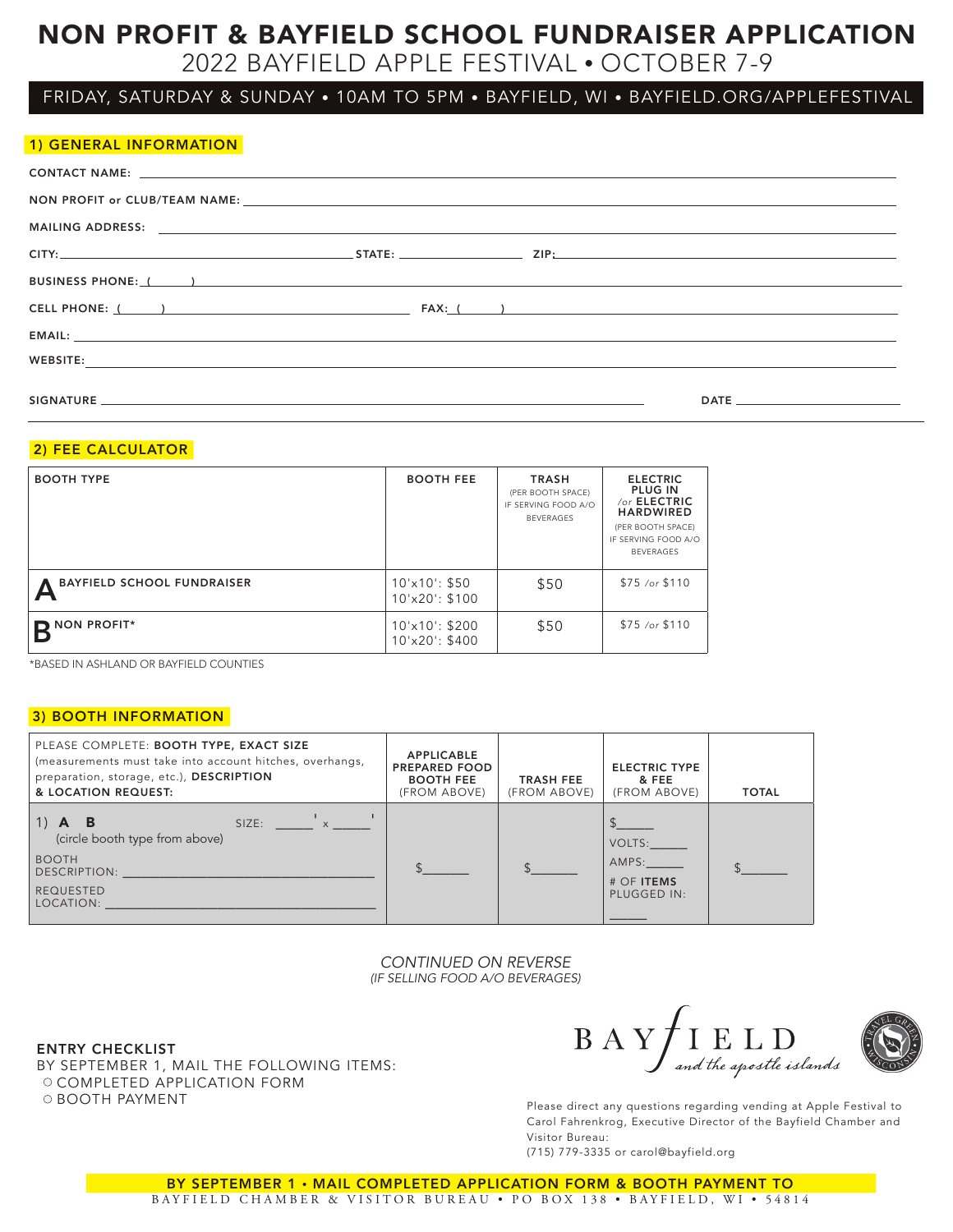## 4) MENU ITEMS - IF SELLING FOOD A/O BEVERAGES

## We encourage all prepared food vendors to feature at least one apple-themed food item.

*REMEMBER: YOU MUST USE BAYFIELD APPLES! See rules for list of orchards* 

|                             | PRICE                       |
|-----------------------------|-----------------------------|
|                             |                             |
| <b>PRICE</b> ______________ | PRICE ______________        |
|                             | MENU ITEM 7:                |
|                             | <b>PRICE</b> ______________ |
|                             |                             |
|                             | <b>PRICE</b>                |
|                             |                             |
| <b>PRICE</b>                | <b>PRICE</b>                |

| <b>OFFICE USE</b>            |                                      |                                                           |
|------------------------------|--------------------------------------|-----------------------------------------------------------|
| DATE RECEIVED:               | <b>PROOF OF INSURANCE SUBMITTED:</b> | WELCOME PACKET SENT: _                                    |
|                              |                                      | $BOOTH$ #: $\_\_\_\_\_\_\_\_\_\_\_\_\_\_\_\_\_\_\_\_\_\_$ |
| WI SELLERS PERMIT SUBMITTED: | PAID COMPLETELY:                     |                                                           |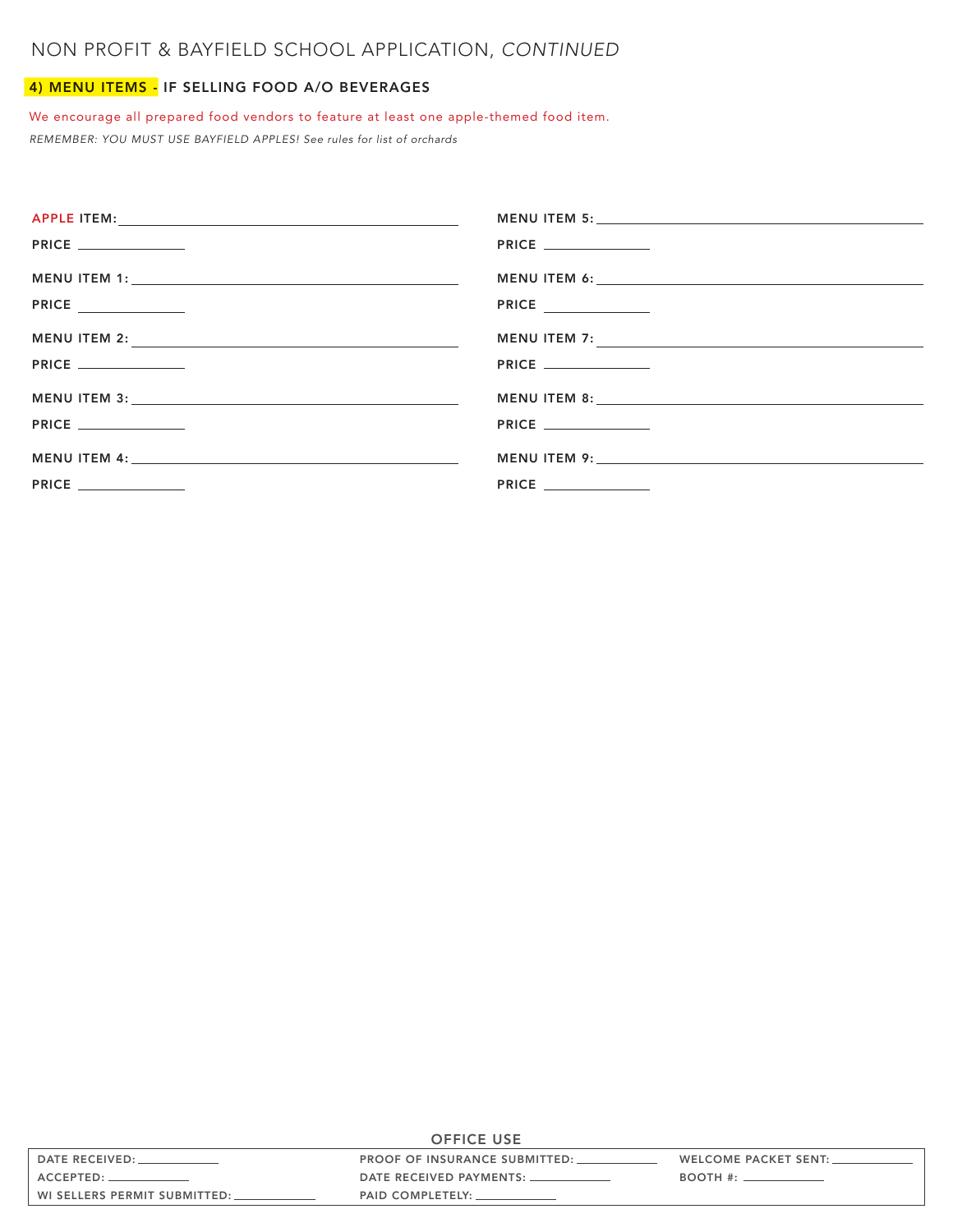## *WELCOME!* PREPARED FOOD & BEVERAGE VENDORS 2022 BAYFIELD APPLE FESTIVAL • OCTOBER 7-9

## FRIDAY, SATURDAY & SUNDAY • 10AM TO 5PM • BAYFIELD, WI • BAYFIELD.ORG/APPLEFESTIVAL

## DEAR ORCHARDS, FOOD & BEVERAGE VENDORS,

The Bayfield Chamber & Visitor Bureau is pleased to invite you to submit an application to sell your food products at the 2022 Bayfield Apple Festival.

The Bayfield Apple Festival got its start when the local orchards began bringing their apples to downtown Bayfield to sell to visitors. Now, 60 years later, the festival draws approximately 60,000 people over the course of the three day event to the city of Bayfield.

The festival's attractions are many: an arts and crafts fair, grand parade, apple peeling and pie contests, raffles, staged and street entertainment, kids' carnival and contests, dances, live music and a large variety of food items.

We are careful in our selection process to ensure that the food offerings are not repetitious, resulting in higher sales for those vendors accepted into the festival. In addition to traditional fair food, we seek to highlight our local orchard products, local foods and foods that present a unique twist on the traditional festival fare.

| APPLICATIONS & DEPOSITS DUE: June 1              |
|--------------------------------------------------|
| ACCEPTANCE & SPACE NOTIFICATION BEGINS: July 6   |
| FULL SPACE FEES DUE: August 15                   |
| FESTIVAL SET-UP: Beginning at 6pm Thurs., Oct. 6 |
| & Fri., Oct. 7 before 10am                       |

APPLE FESTIVAL: October 7, 8 & 9, 2022

*Applications will be accepted until full. To guarantee best placement or to secure your spot from years prior, please apply by by June 1.*

**The Bayfield Chamber & Visitor Bureau holds the city-wide permit for all outside sales during the Bayfield Apple Festival. This permit is required for all sales and exhibits during the festival.**

### BAYFIELD APPLE POLICY - MEMBER ORCHARD BOOTHS

We ask that only produce grown on your Bayfield farm or orchard be sold at MEMBER ORCHARD Booths. This policy aligns with the Apple Festival mission to feature Bayfield-produced food items and promote the sale of produce grown by our local orchards and farmers. Because of this mission, our local growers are able to purchase vending space at an extremely low price. We appreciate your cooperation in this.

If trucked-in product is found in any Member Orchard Booth, the Bayfield Chamber & Visitor Bureau reserves the right to shut down the operation and revoke the right to participate in next year's festival.

#### COVID-19:

Should Bayfield Apple Festival be canceled due to the pandemic, all fees paid will be refunded. No refunds will be issued for individual vendor cancellations. By submitting this application, you understand to release and hold harmless the Bayfield Chamber & Visitor Bureau from any liability related to Coronavirus and its effects.

## THANK YOU FOR YOUR INTEREST IN APPLE FESTIVAL!

Please direct any questions regarding vending at Apple Festival to Carol Fahrenkrog, Executive Director of the Bayfield Chamber and Visitor Bureau: (715) 779-3335 or carol@bayfield.org